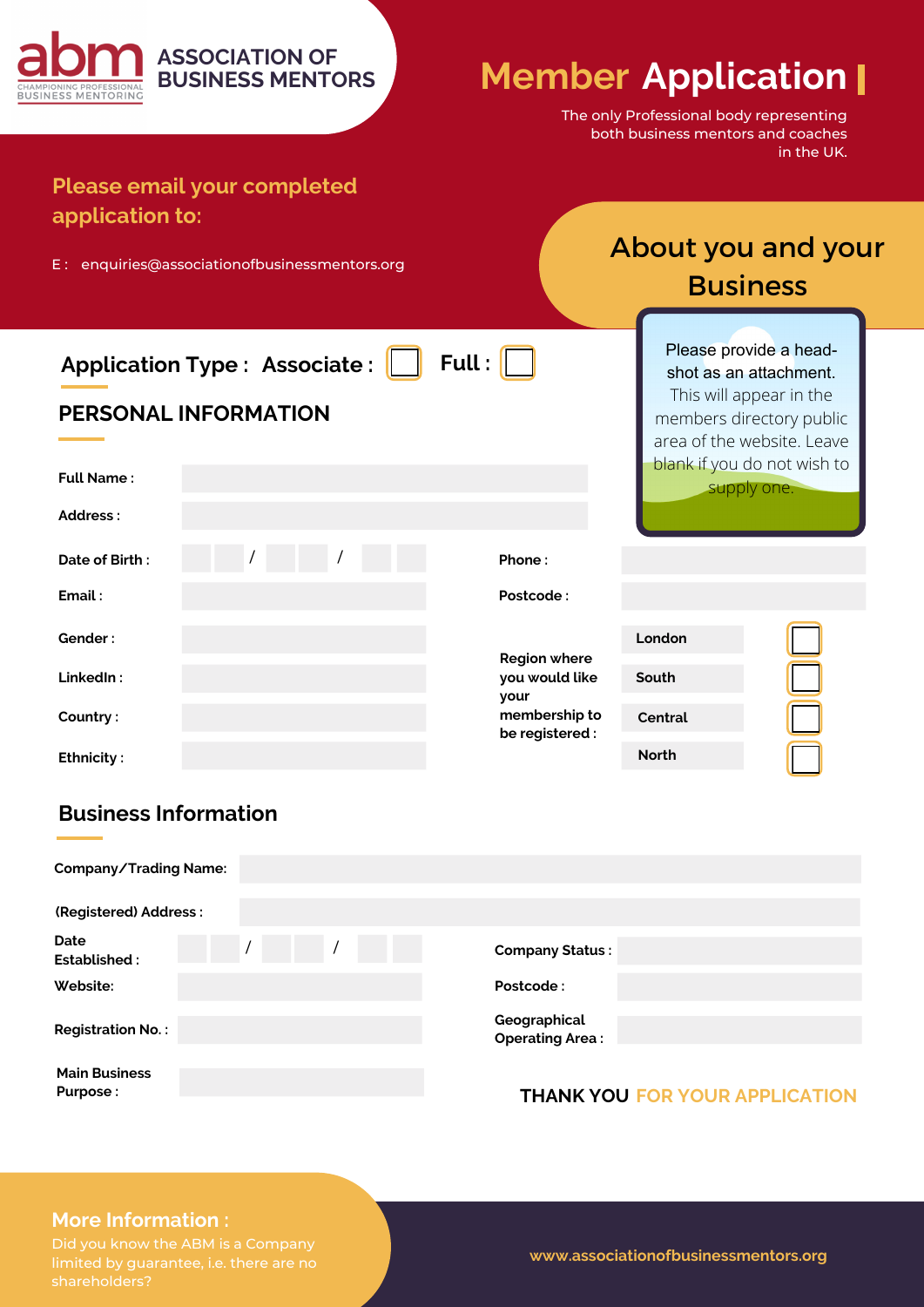

The only Professional body representing both business mentors and coaches in the UK.

# **Please email your completed application to:**

E : enquiries@associationofbusinessmentors.org

# Business and Mentoring Experience

### **BUSINESS EXPERIENCE**

Please list here details of any Directorships, Partnerships or positions held (please continue with an appendix if necessary)

| <b>Business Name</b> Position Held | Nature of Business | Dates (From/To) |
|------------------------------------|--------------------|-----------------|
|                                    |                    |                 |
|                                    |                    |                 |
|                                    |                    |                 |

## **MENTEE/COACHEE INFORMATION**

If applying as an experienced mentor (Full Member) please provide at least three businesses you have mentored in the last two years, totalling 30 hours of support.

| <b>Business Name</b> | Nature of<br><b>Business</b> | How you Helped | Dates (From/To) |
|----------------------|------------------------------|----------------|-----------------|
|                      |                              |                |                 |
|                      |                              |                |                 |
|                      |                              |                |                 |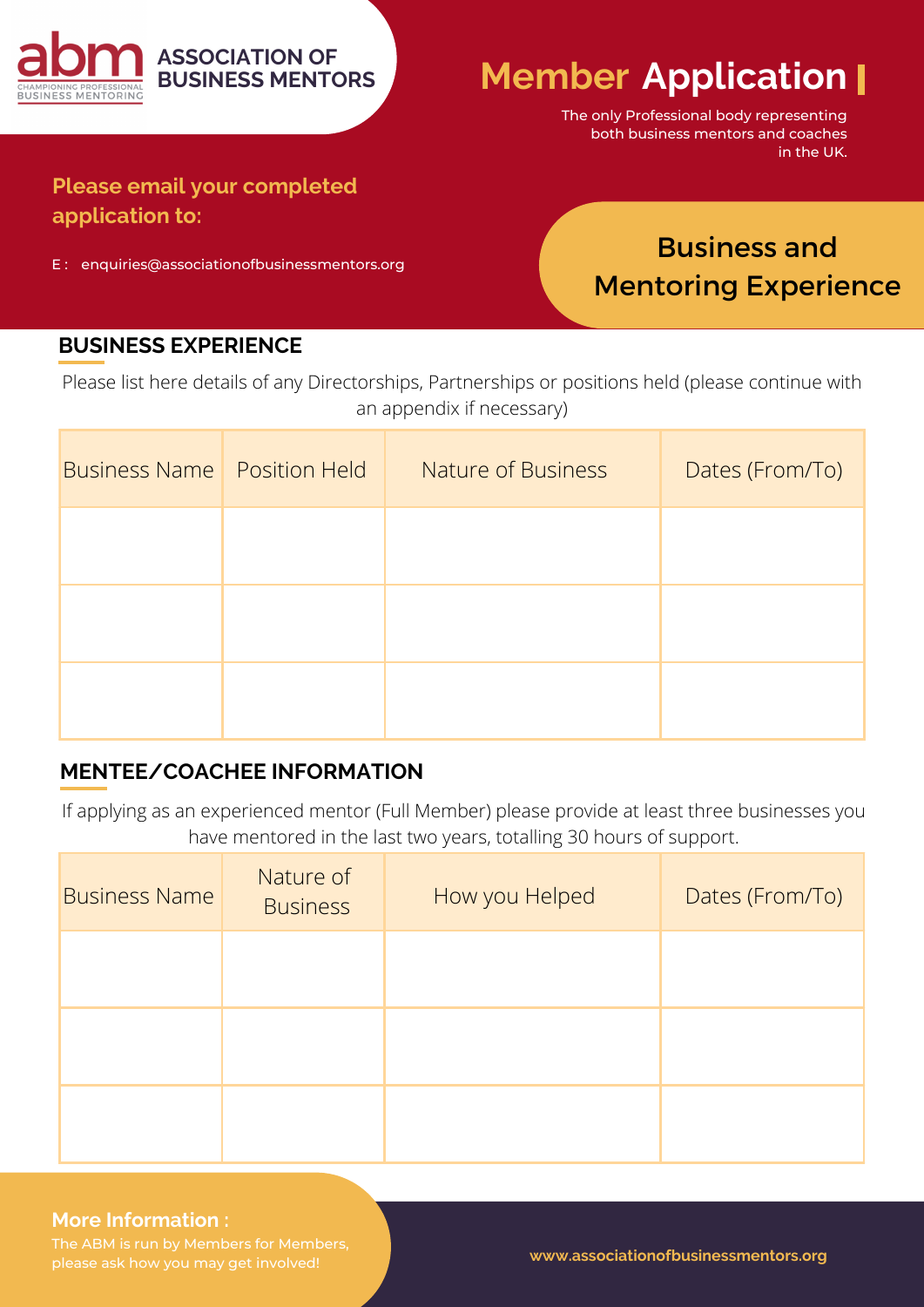

The only Professional body representing both business mentors and coaches in the UK.

**Please email your completed application to:**

E : enquiries@associationofbusinessmentors.org

# Some background information

#### **WHY DO YOU WISH TO BECOME A MEMBER OF THE ABM?**

### **WHAT MOTIVATES YOU TO MENTOR OR COACH?**

#### **MENTORING EXPERIENCE**

Please provide an overview of your mentoring/coaching experience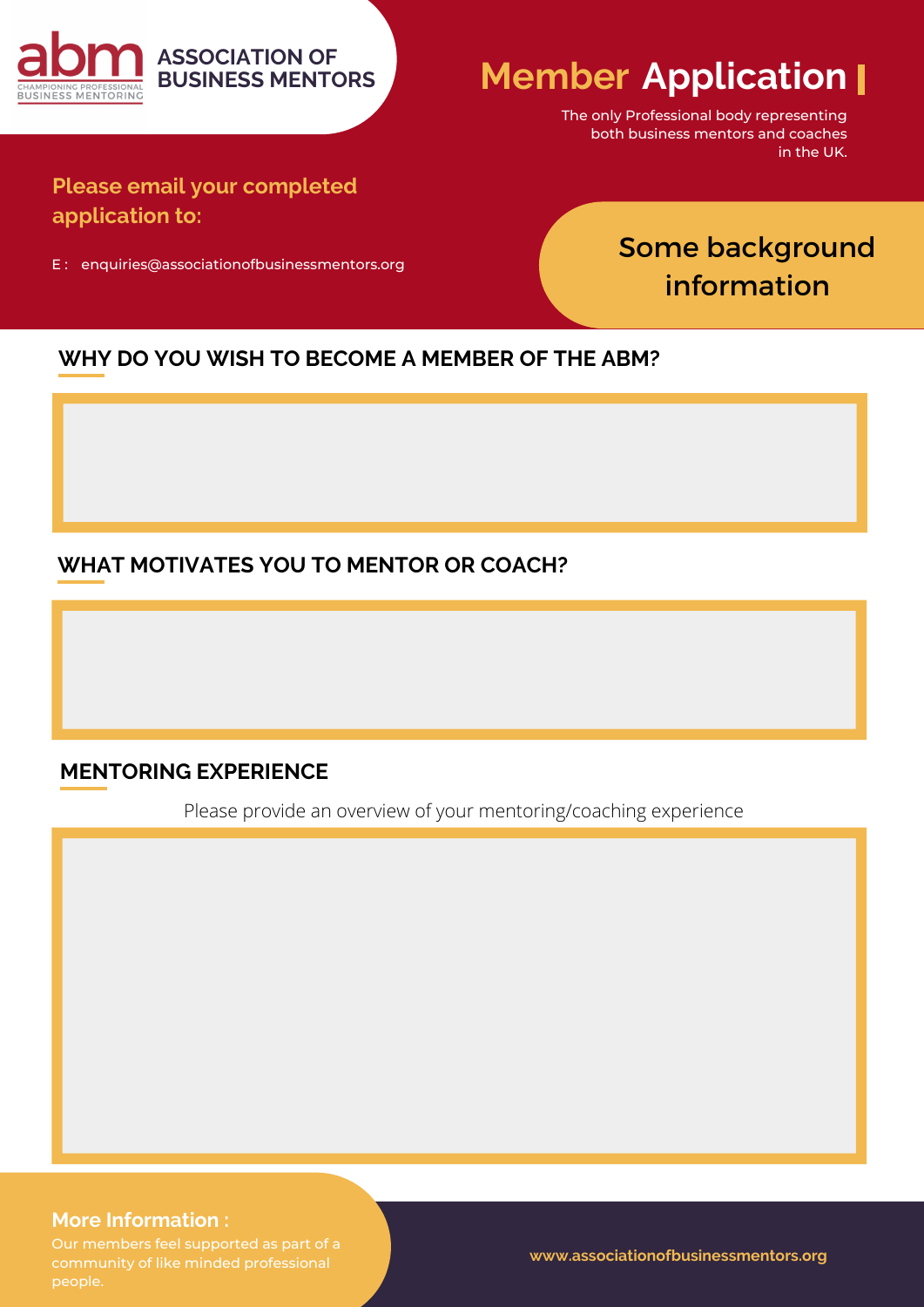

The only professional body representing both business mentors and coaches in the UK.

**Please email your completed application to:**

E : enquiries@associationofbusinessmentors.org

**ASSOCIATION OF BUSINESS MENTORS**

# Case Study

#### **FULL MEMBER APPLICATION CASE STUDY**



#### **More Information :**

completing your case study?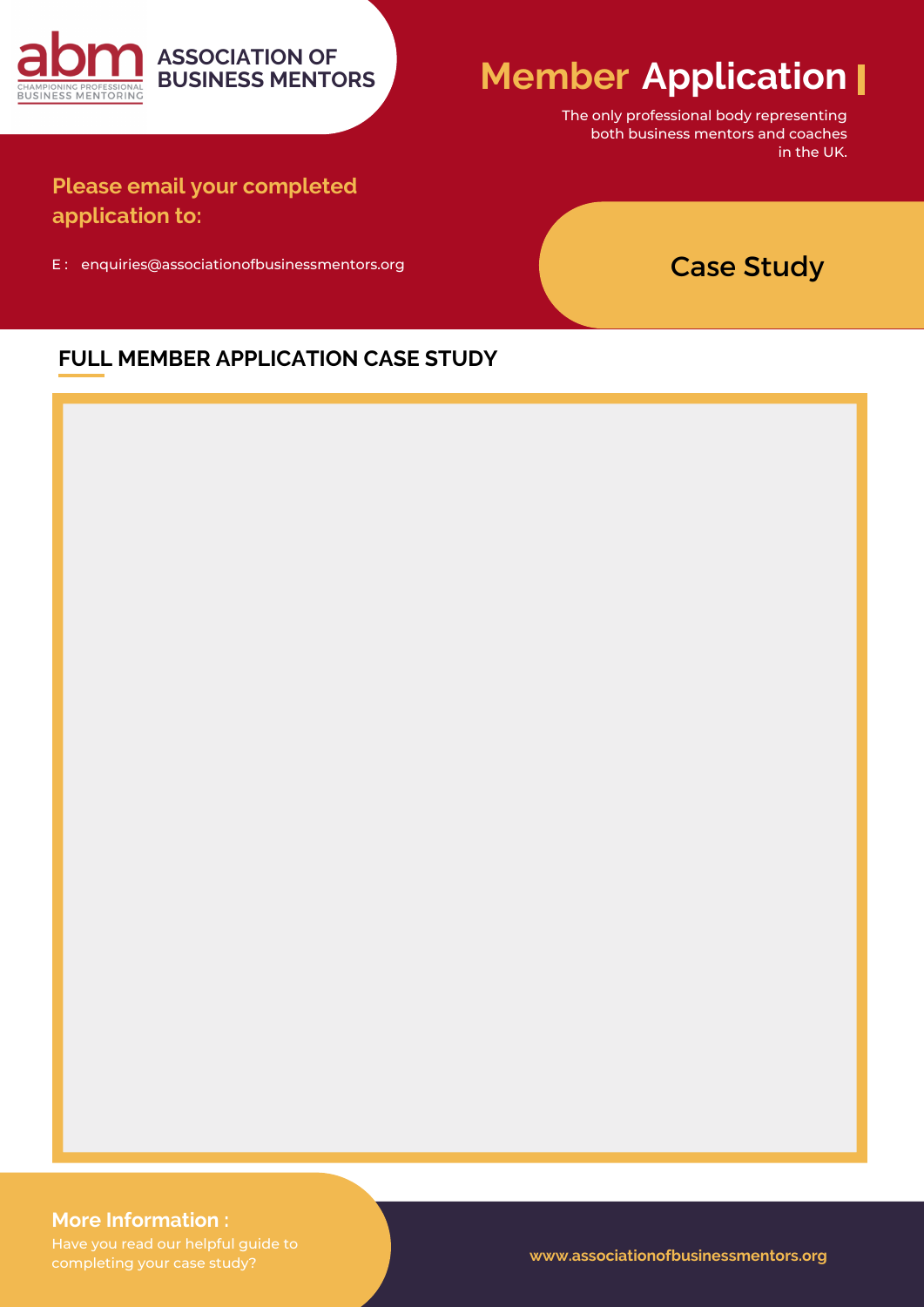

The only Professional body representing both business mentors and coaches in the UK.

**Please email your completed application to:**

E : enquiries@associationofbusinessmentors.org

**ASSOCIATION OF BUSINESS MENTORS**

# Case Study

#### **FULL MEMBER APPLICATION CASE STUDY**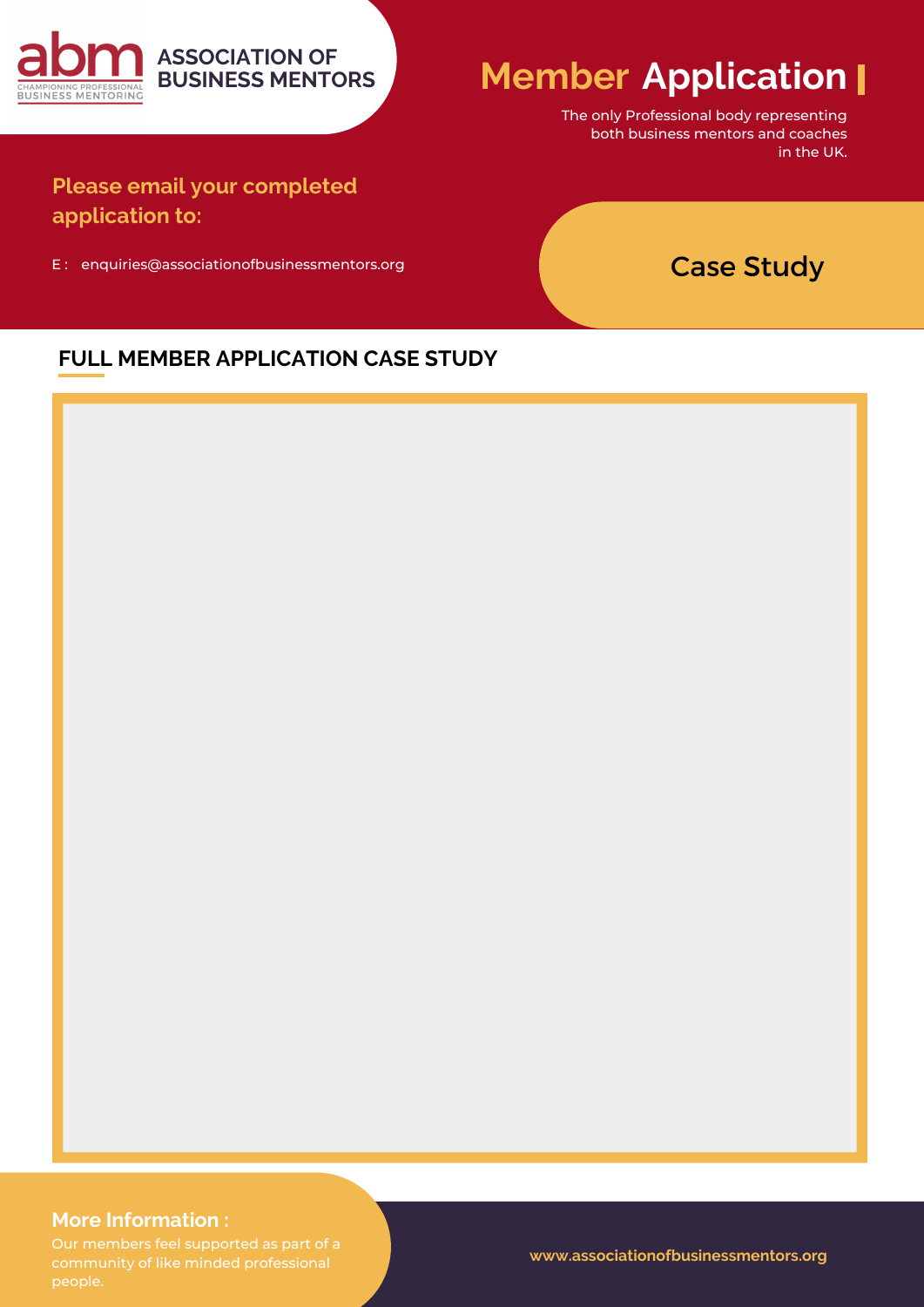

The only Professional body representing both business mentors and coaches in the UK.

# **Please email your completed application to:**

E : enquiries@associationofbusinessmentors.org

**BUSINESS MENTORS**

# Professional Standing

## **QUALIFICATIONS**

| Qualification | Awarding Body | Date |
|---------------|---------------|------|
|               |               |      |
|               |               |      |
|               |               |      |

## **PROFESSIONAL MEMBERSHIPS**

Name Date Date is a state of the Title Community of the Date of the Date Date of the Date Date of the Date of the Date of the Date of the Date of the Date of the Date of the Date of the Date of the Date of the Date of the

# **PUBLISHED MATERIALS, PAPERS OR BOOKS**

| Title | Date |
|-------|------|
|       |      |
|       |      |
|       |      |
|       |      |

## **PROFESSIONAL INDEMNITY INSURANCE**

Please provide a copy of your insurance certificate. The ABM has partnered with https://westminster.global.uk/ for PI Insurance.

| Provider                                                                  | Amount of Cover | Date of Renewal                      |
|---------------------------------------------------------------------------|-----------------|--------------------------------------|
|                                                                           |                 |                                      |
|                                                                           |                 |                                      |
| <b>More Information:</b>                                                  |                 |                                      |
| Did you know you can now become<br>professionally qualified with the ARM2 |                 | www.associationofbusinessmentors.org |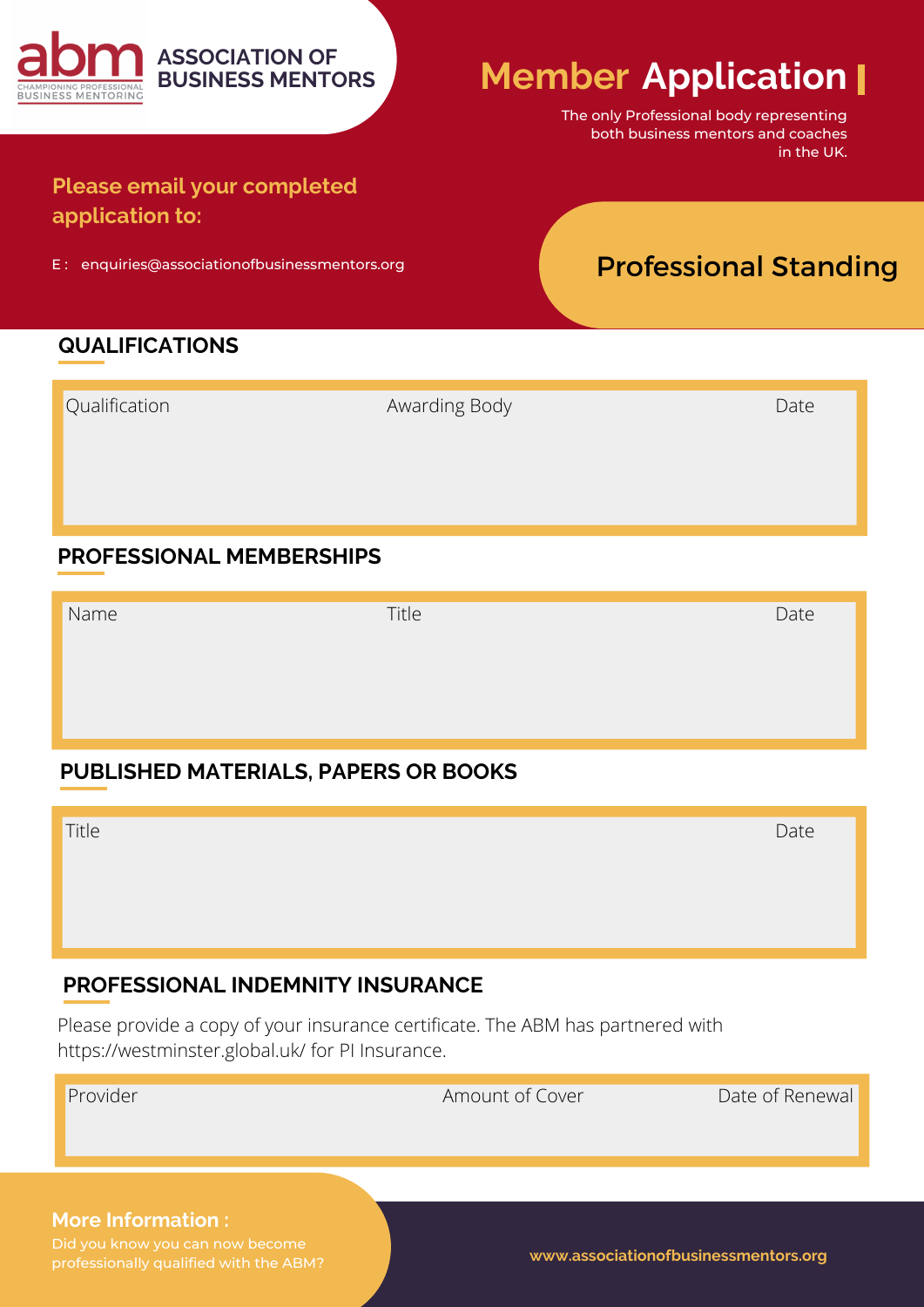

The only Professional body representing both business mentors and coaches in the UK.

# **Please email your completed application to:**

E : enquiries@associationofbusinessmentors.org

**ASSOCIATION OF BUSINESS MENTORS**

Information for you

### **ENTERPRISE NATION**

ABM Partner 'Enterprise Nation' provides a years' complimentary membership to ABM Members to join as "Advisor Members". If you would like to take advantage of this membership offer please indicate here. By doing so you agree for your details to be shared with Enterprise Nation.

### **TRAINING & DEVELOPMENT**

In conjunction with the Institute of Leadership & Management (ILM) and our training partner, The ABM has developed a unique set of business mentoring and coaching qualifications. If you would like more information please tick below: (ABM Members receive preferential rates)

**Level 3 Endorsed Qualification in Business Mentoring & Coaching**

**Level 5 (Degree) Senior & Executive Coaching & Mentoring (Business)**

#### **Level 7 (Masters) Senior & Executive Coaching & Mentoring (Business)**

There is a waiting list for all qualifications. All courses take place in cohorts of ABM members and are fully supported by course tutors in both group and one to one situations.

#### **GET INVOLVED**

We encourage members to get involved as much as their spare time allows. If you have a particular skillset that you believe may help grow or promote the ABM please indicate below:

Marketing, Membership Growth, Podcasts, Webinars, Funding, Sponsorship, Administration etc

#### **More Information :**

you'd like to run a webinar or podcast or be interviewed by our marketing team, get in touch.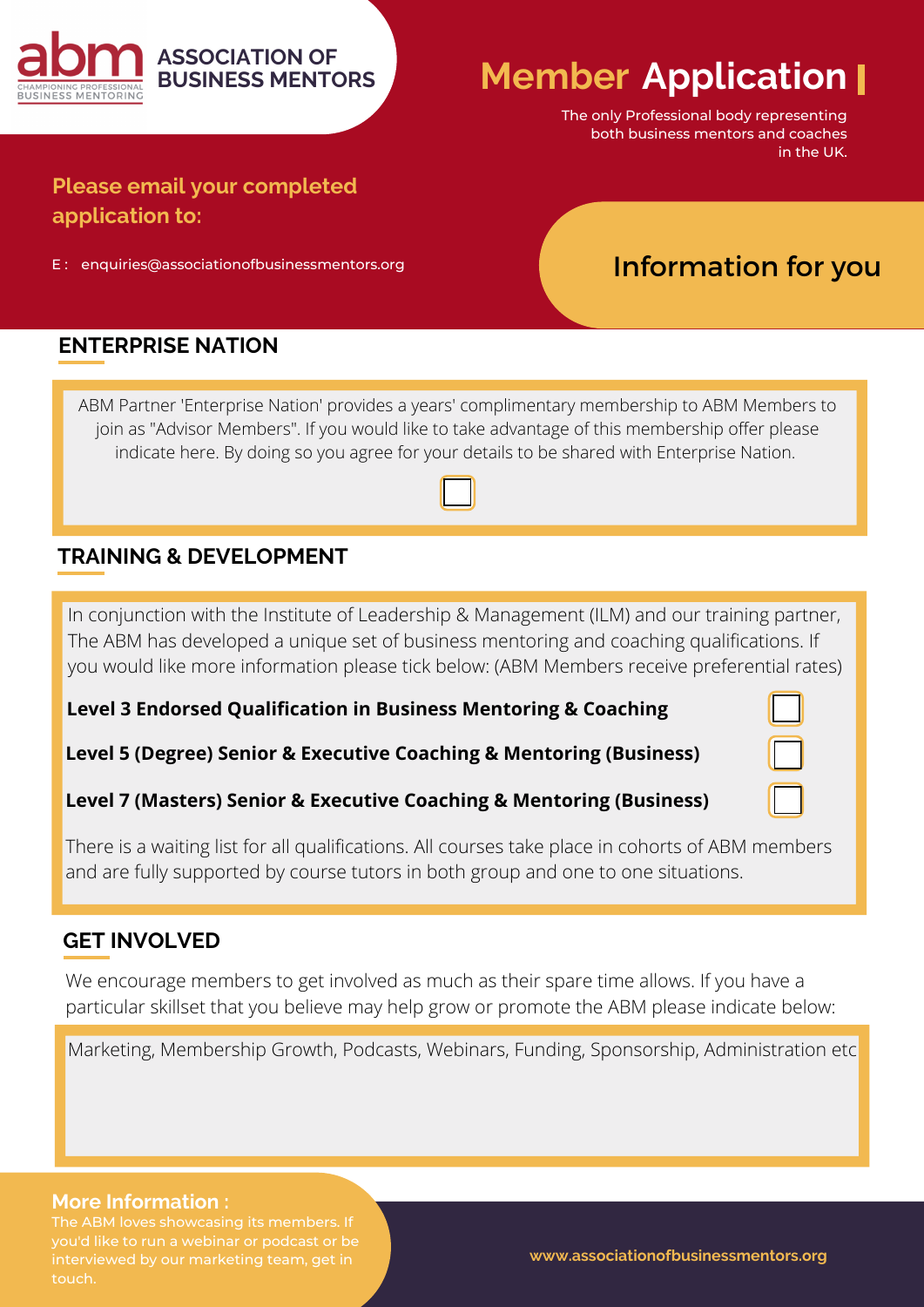

The only Professional body representing both business mentors and coaches in the UK.

# **Please email your completed application to:**

E : enquiries@associationofbusinessmentors.org

**BUSINESS MENTORS**

Help us to help you

#### **GROWING OUR MEMBERSHIP**

If you know of someone that could benefit from ABM membership or more information please provide their details here: Name **Email** 

#### **HOW DID YOU HEAR ABOUT US?**

#### **ANY OTHER INFORMATION**

If there is any information you would like to share that isn't covered in this application please provide it here. How we can help you, how you can help us, any special skills?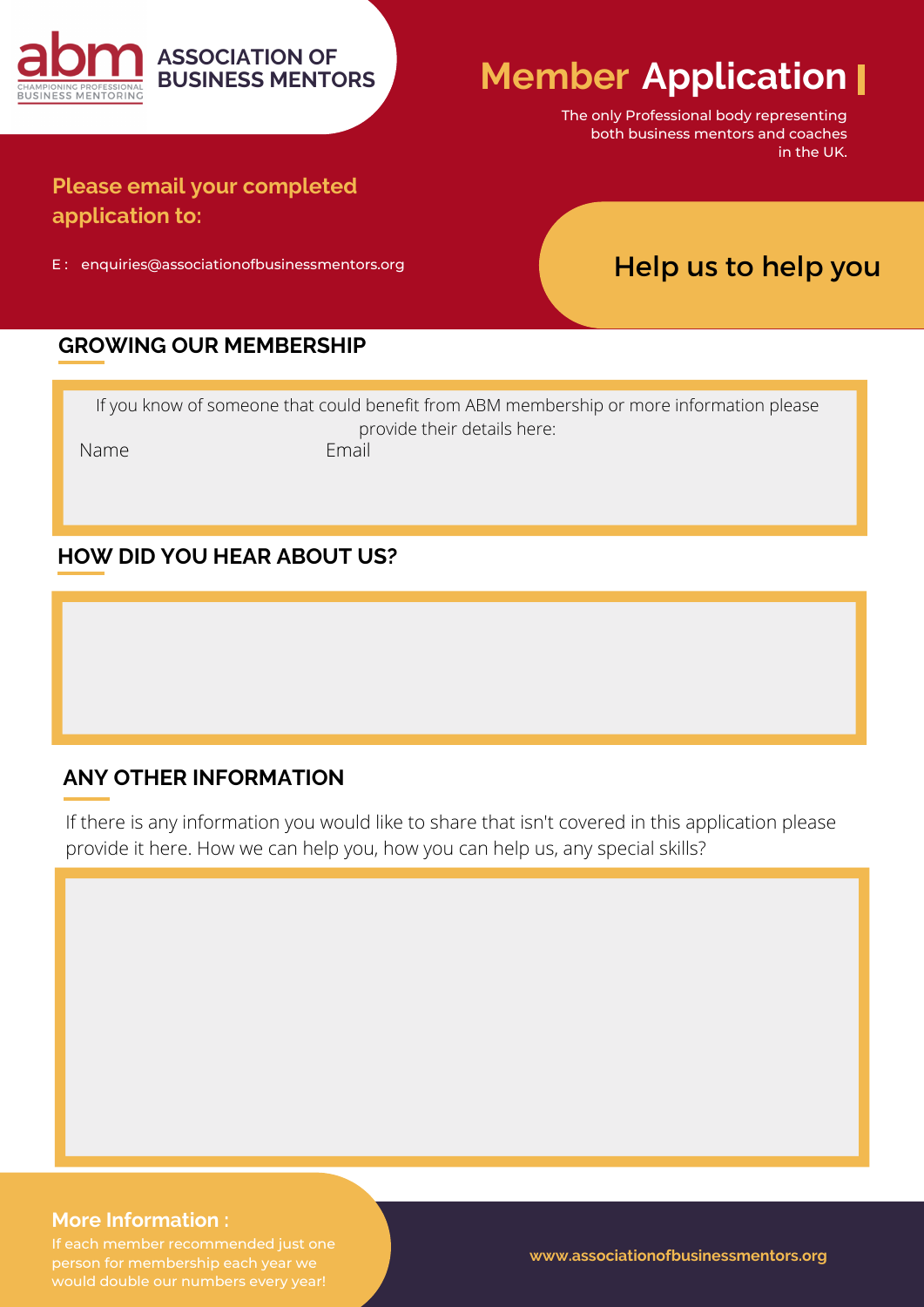

The only Professional body representing both business mentors and coaches in the UK.

# **Please email your completed application to:**

E : enquiries@associationofbusinessmentors.org

# Agreement

### **STATEMENT OF APPLICATION**

By giving my details I am applying to join the ABM and agree to receive emails, newsletters, blogs and details of ABM events and about partners.

I agree to my details being used on the ABM website and mobile application in order for business owners to search in a public area.

I agree to all references and background checks being undertaken.

I understand I may cancel my membership at any time, with no refund of that current year's, or month (if fees are paid quarterly), membership with the loss of all benefits and privileges that membership may bring including use of the ABM name and logo.

By joining I commit and agree to continue my professional development as a business mentor and to abide by the ABM Charter and the Professional Code of Ethics.

I confirm I have also read the ABM's privacy policy.

https://www.associationofbusinessmentors.org/pages/9-privacy-policy

and consent to the ABM keeping and sharing my data in accordance with that policy. (The ABM will not share or sell your data to any third-party organisation without your specific consent).

**Applicants Signature**

**Applicants Printed Name Date Date Date** 

#### **More Information :**

participation, so we encourage you to get

**www.associationofbusinessmentors.org**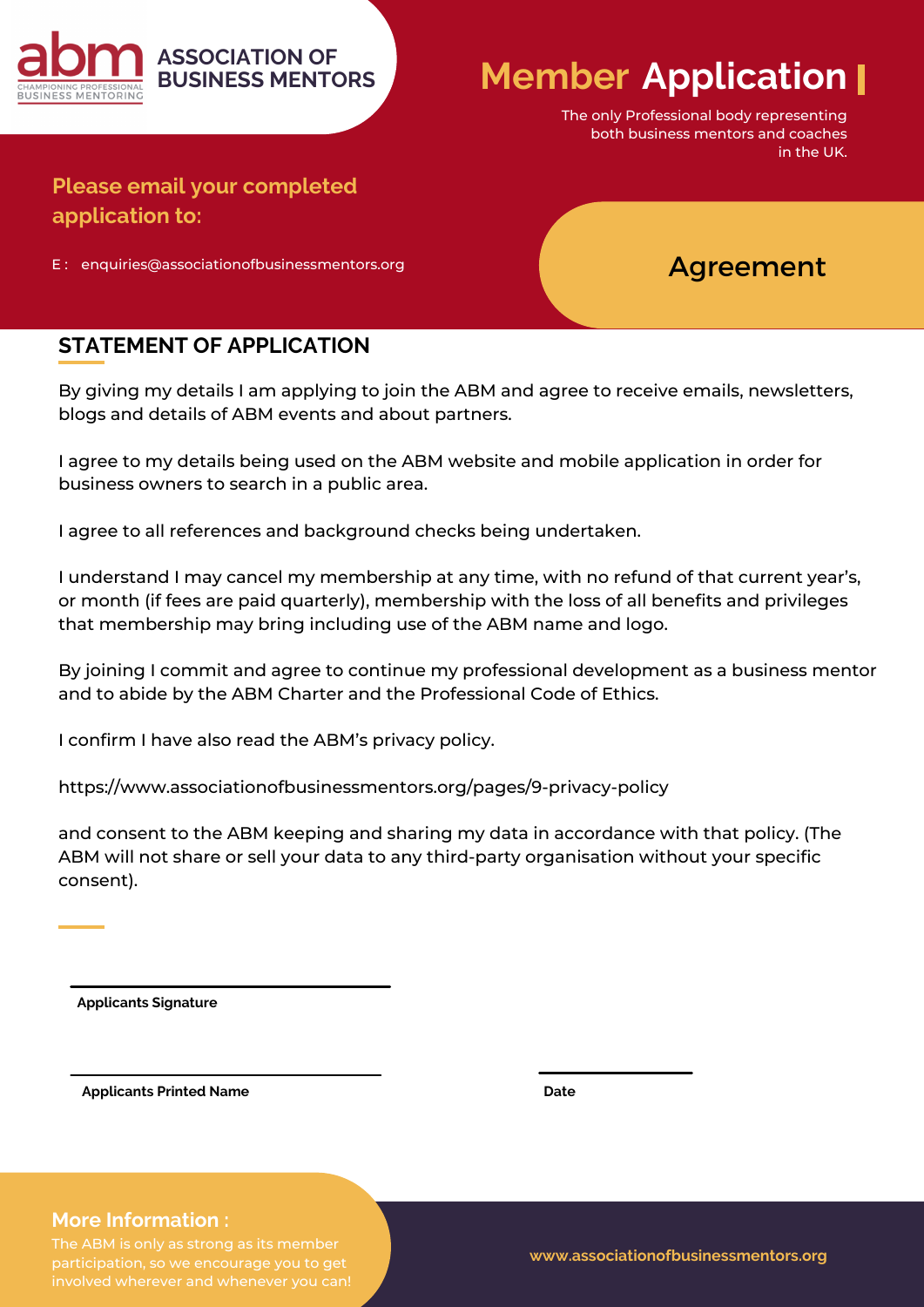

The only Professional body representing both business mentors and coaches in the UK.

Financials

**Please email your completed application to:**

E : enquiries@associationofbusinessmentors.org

## **PAYMENT AGREEMENT**

**Associate Membership:** I agree to the one off administration fee of £80.00 to be paid

with the first membership fee payment.

**Full Membership:** I agree to the one off administration fee of £120.00 to be paid with the

first membership fee payment.

I agree to pay the annual fee of £220 by direct debit (GoCardless), (or £200 if paid in one lump sum on the anniversary of my application) details of which will be emailed on the acceptance of my application in the following way:

£200 annually



£55.00 per quarter

If you pay by invoice and BACS, rather than direct debit, an additional £20.00 administration charge will be added to your annual membership fee.

Failure to pay the agreed fee when it is applied for, may lead to the forfeiture of your membership and the use of all logos.

**More Information :**

and training license fees for income.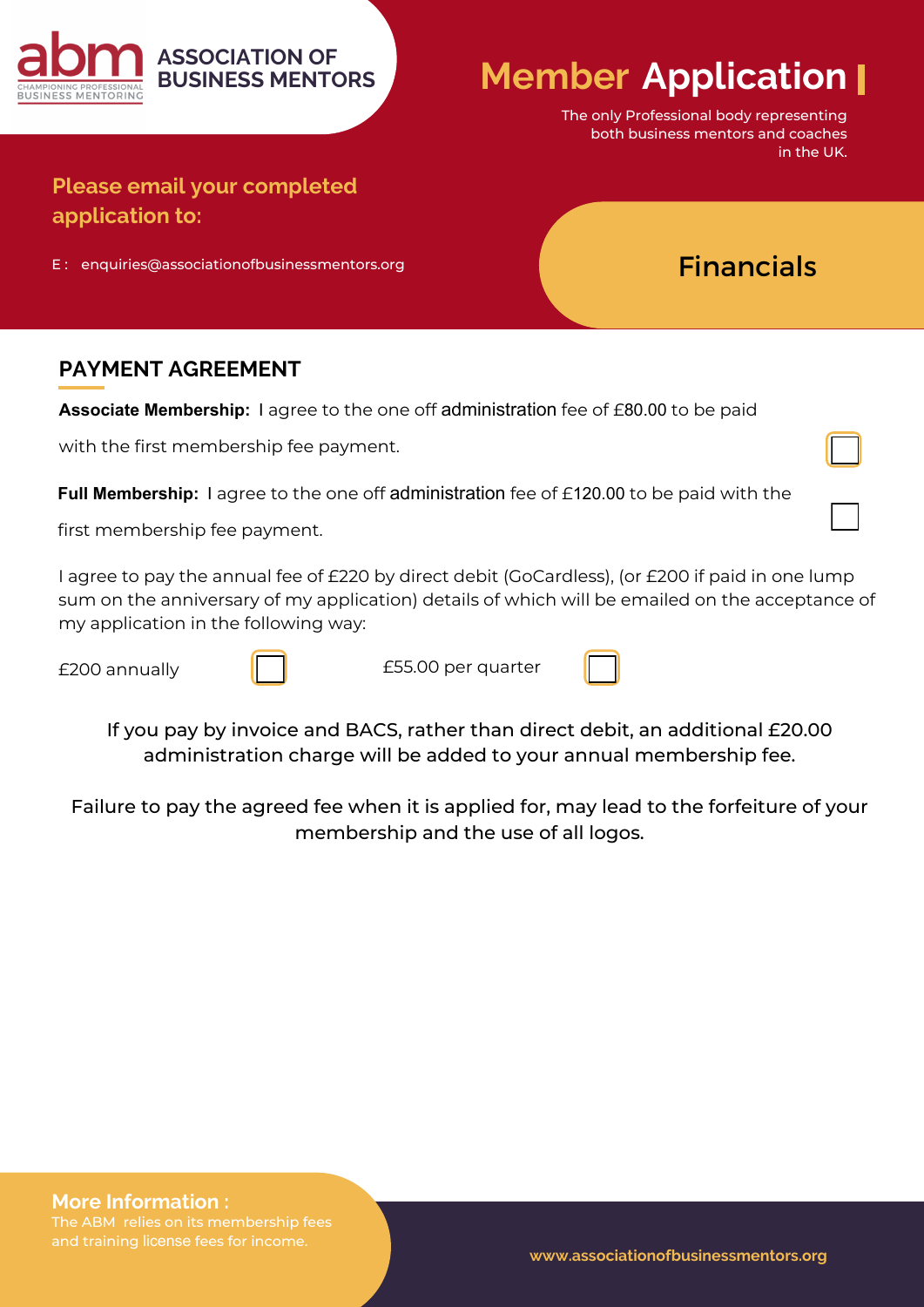

The only Professional body representing both business mentors and coaches in the UK.

# **Please email your completed application to:**

E : enquiries@associationofbusinessmentors.org

# What now?

### **WHAT HAPPENS NEXT?**

- 1. Your application will be reviewed by a member of the ABM Executive Team who will make a recommendation based on your answers provided.
- 2. If you have applied for FULL Membership we will be in touch to arrange for your professional interview.
- 3. Due diligence checks will be carried out on the information you have provided for business details and social media profiles.
- 4. When the above has been completed you will be emailed. Your application will either be accepted, deferred or rejected with an explanation as to why we cannot accept it at this time. This process usually takes approximately ten days but can sometimes take longer.
- 5. If accepted, you will be asked to pay the membership fee and the administration fee for joining, and a direct debit mandate for future membership payments.
	- You will receive:
	- Membership certificate
- Welcome letter from the Chairman of the Association
	- Digital logo for you to use in your email and other signatures
- Social media announcement template for you to promote and celebrate your membership

The success of any membership organisation is based on how active its members are, we therefore work on the member benefit promise "The more you put in, the more you get out." So, we urge you to get in touch, stay in touch and work with us to make the ABM a professional association and community to be proud of.

#### **More Information :**

We are looking for a headline corporate